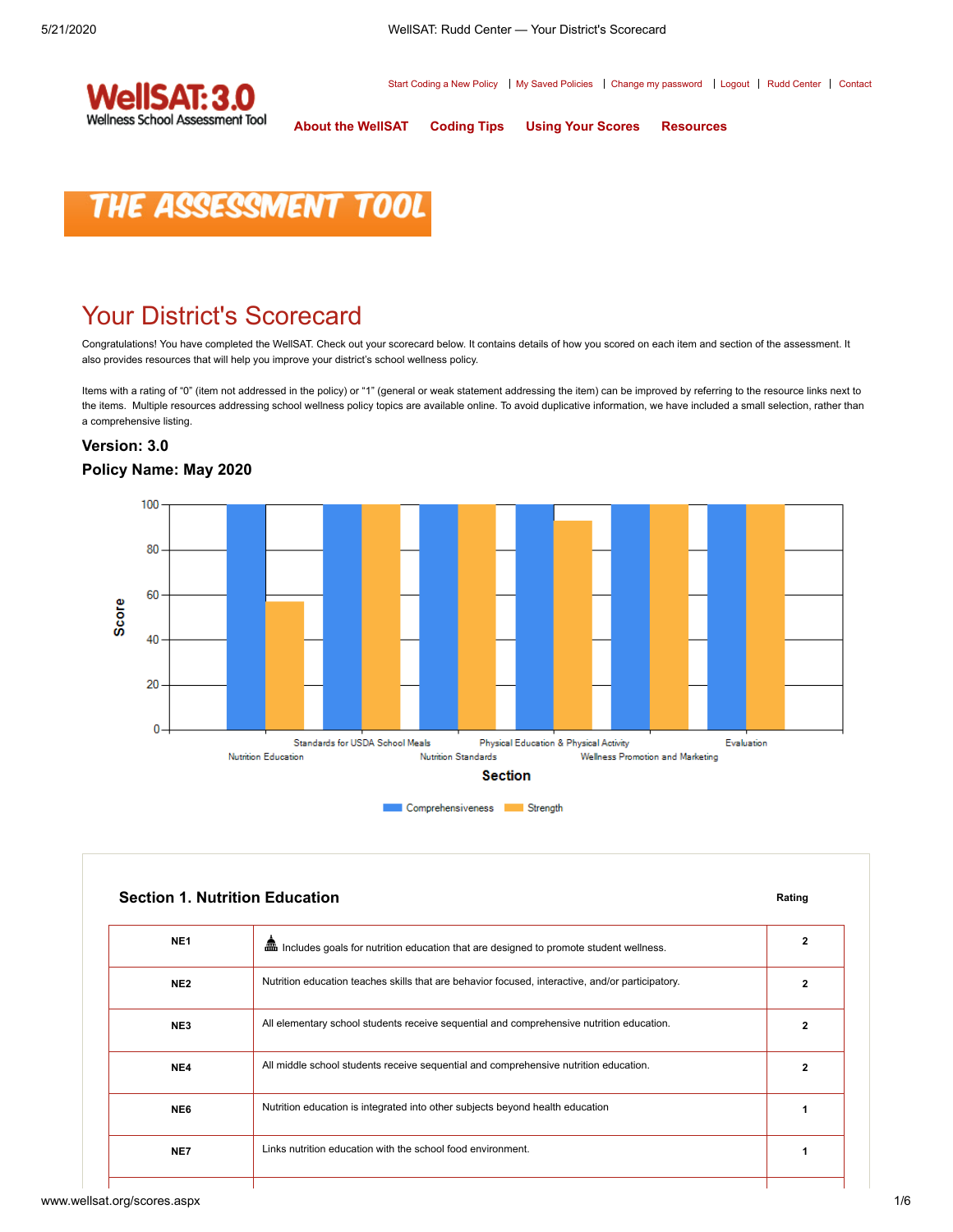#### 5/21/2020 WellSAT: Rudd Center — Your District's Scorecard

| NE8                                     | ∼€<br>Nutrition education addresses agriculture and the food system.                                                                                                        |     |
|-----------------------------------------|-----------------------------------------------------------------------------------------------------------------------------------------------------------------------------|-----|
| <b>Subtotal for</b><br><b>Section 1</b> | <b>Comprehensiveness Score:</b><br>Count the number of items rated as "1"or "2" and divide this number by 7. Multiply by 100. Do not count an<br>item if the rating is "0." | 100 |
|                                         | <b>Strength Score:</b><br>Count the number of items rated as "2" and divide this number by 7. Multiply by 100.                                                              | 57  |
|                                         | <b>Click here for Nutrition Education Resources</b>                                                                                                                         |     |

### **Section 2. Standards for USDA Child Nutrition Programs and School Meals Rating Rating**

| SM <sub>1</sub>                         | as Assures compliance with USDA nutrition standards for reimbursable school meals.                                                                                           | $\mathbf{2}$   |
|-----------------------------------------|------------------------------------------------------------------------------------------------------------------------------------------------------------------------------|----------------|
| SM <sub>2</sub>                         | Addresses access to the USDA School Breakfast Program.                                                                                                                       | $\mathbf{2}$   |
| SM <sub>3</sub>                         |                                                                                                                                                                              | $\mathbf{2}$   |
| SM4                                     | Addresses how to handle feeding children with unpaid meal balances without stigmatizing them.                                                                                | $\overline{2}$ |
| SM <sub>5</sub>                         | Specifies how families are provided information about determining eligibility for free/reduced priced meals.                                                                 | $\overline{2}$ |
| SM <sub>6</sub>                         | Specifies strategies to increase participation in school meal programs.                                                                                                      | $\mathbf{2}$   |
| SM7                                     | Addresses the amount of "seat time" students have to eat school meals.                                                                                                       | $\mathbf{2}$   |
| SM <sub>8</sub>                         | Free drinking water is available during meals.                                                                                                                               | $\mathbf{2}$   |
| SM <sub>9</sub>                         | ■ Ensures annual training for food and nutrition services staff in accordance with USDA Professional<br>Standards.                                                           | $\mathbf{2}$   |
| <b>SM10</b>                             | Addresses purchasing local foods for the school meals program.                                                                                                               | $\mathbf{2}$   |
| <b>Subtotal for</b><br><b>Section 2</b> | <b>Comprehensiveness Score:</b><br>Count the number of items rated as "1"or "2" and divide this number by 10. Multiply by 100. Do not count an<br>item if the rating is "0." | 100            |
|                                         | <b>Strength Score:</b><br>Count the number of items rated as "2" and divide this number by 10. Multiply by 100.                                                              | 100            |

Click here for School Food Resources

|                             | Section 3. Nutrition Standards for Competitive and Other Foods and Beverages                                                                                      |  |
|-----------------------------|-------------------------------------------------------------------------------------------------------------------------------------------------------------------|--|
| NS1                         | ■ Addresses compliance with USDA nutrition standards (commonly referred to as Smart Snacks) for all<br>food and beverages sold to students during the school day. |  |
| NS2                         | USDA Smart Snack standards are easily accessed in the policy.                                                                                                     |  |
| NS3                         | Em Regulates food and beverages sold in a la carte.                                                                                                               |  |
| www.wellsat.org/scores.aspx |                                                                                                                                                                   |  |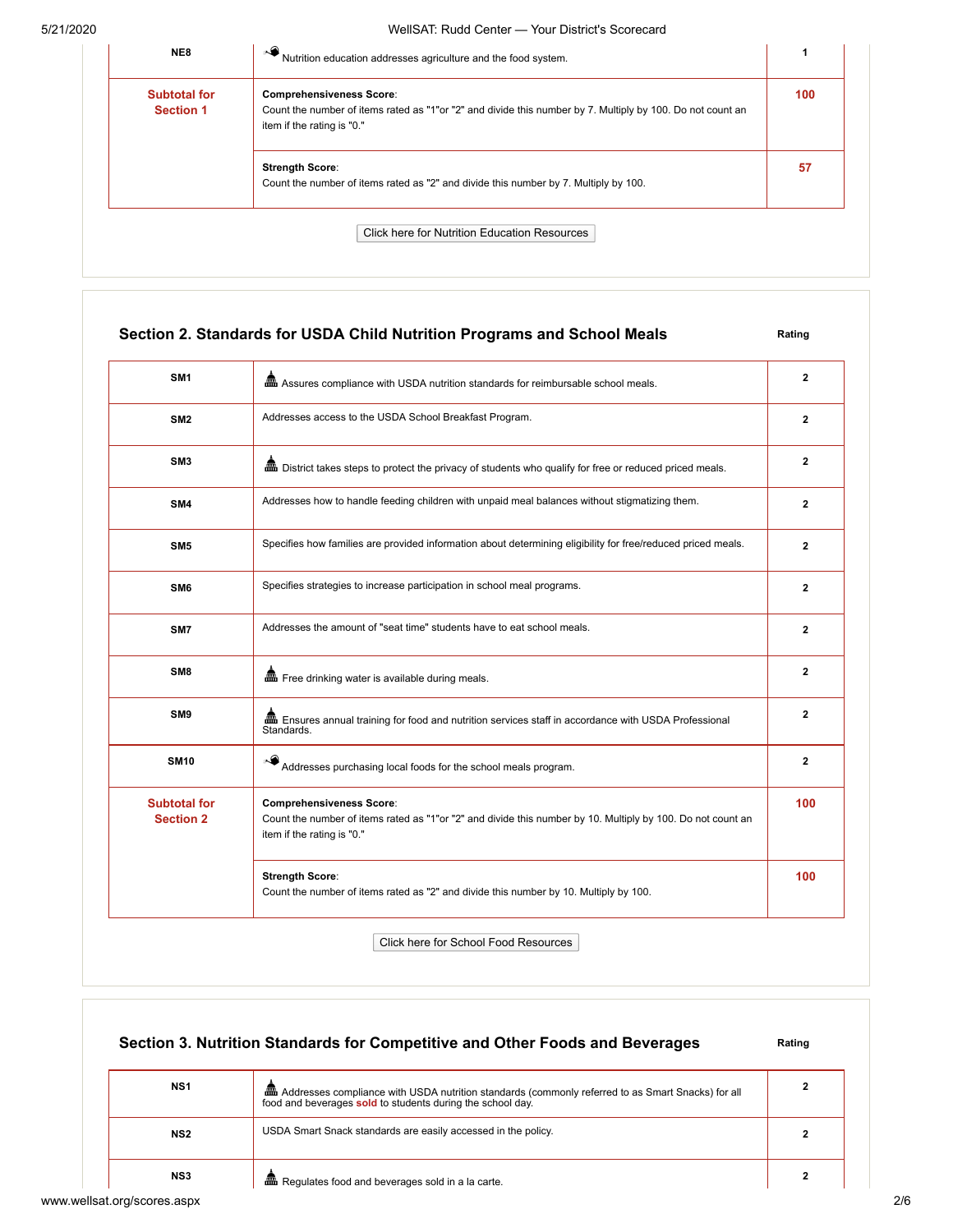| NS4                                     | Regulates food and beverages sold in vending machines.                                                                                                                                     | $\mathbf{2}$   |
|-----------------------------------------|--------------------------------------------------------------------------------------------------------------------------------------------------------------------------------------------|----------------|
| NS <sub>5</sub>                         | Regulates food and beverages sold in school stores.                                                                                                                                        | $\mathbf{2}$   |
| NS <sub>6</sub>                         | and Addresses fundraising with food to be consumed during the school day.                                                                                                                  | $\overline{2}$ |
| NS7                                     | Exemptions for infrequent school-sponsored fundraisers.                                                                                                                                    | $\mathbf{2}$   |
| NS9                                     | <b>品</b> Regulates food and beverages served at class parties and other school celebrations in elementary<br>schools.                                                                      | $\overline{2}$ |
| <b>NS10</b>                             | Addresses nutrition standards for all foods and beverages served to students after the school day, including,<br>before/after care on school grounds, clubs, and after school programming. | $\mathbf{2}$   |
| <b>NS11</b>                             | Addresses nutrition standards for all foods and beverages sold to students after the school day, including<br>before/after care on school grounds, clubs, and after school programming.    | $\overline{2}$ |
| <b>NS12</b>                             | Addresses food not being used as a reward.                                                                                                                                                 | $\mathbf{2}$   |
| <b>NS13</b>                             | Addresses availability of free drinking water throughout the school day.                                                                                                                   | $\mathbf{2}$   |
| <b>Subtotal for</b><br><b>Section 3</b> | <b>Comprehensiveness Score:</b><br>Count the number of items rated as "1"or "2" and divide this number by 12. Multiply by 100. Do not count an<br>item if the rating is "0."               | 100            |
|                                         | <b>Strength Score:</b><br>Count the number of items rated as "2" and divide this number by 12. Multiply by 100.                                                                            | 100            |

## **Section 4. Physical Education and Physical Activity <b>Rating** Rating

| PEPA1             | $\mathbb{R}^2$ There is a written physical education curriculum for grades K-12.                                                                        | $\mathbf{2}$   |
|-------------------|---------------------------------------------------------------------------------------------------------------------------------------------------------|----------------|
| PEPA <sub>2</sub> | The written physical education curriculum for each grade is aligned with national and/or state physical<br>education standards.                         | $\overline{2}$ |
| PEPA3             | Physical education promotes a physically active lifestyle.                                                                                              | $\mathbf{2}$   |
| PEPA4             | Addresses time per week of physical education instruction for all elementary school students.                                                           | $\overline{2}$ |
| PEPA5             | Addresses time per week of physical education instruction for all middle school students.                                                               | $\mathbf{2}$   |
| PEPA7             | Addresses qualifications for physical education teachers for grades K-12.                                                                               | $\mathbf{2}$   |
| PEPA8             | Addresses providing physical education training for physical education teachers.                                                                        | $\overline{2}$ |
| PEPA <sub>9</sub> | Addresses physical education exemption requirements for all students.                                                                                   | $\overline{2}$ |
| PEPA10            | Addresses physical education substitution for all students.                                                                                             | $\mathbf{2}$   |
| PEPA11            | $\bar{\mathscr{F}}$ Addresses family and community engagement in physical activity opportunities at all schools.                                        | 1              |
| PEPA12            | $\bar{\mathscr{F}}$ Addresses before and after school physical activity for all students including clubs, intramural,<br>interscholastic opportunities. | $\overline{2}$ |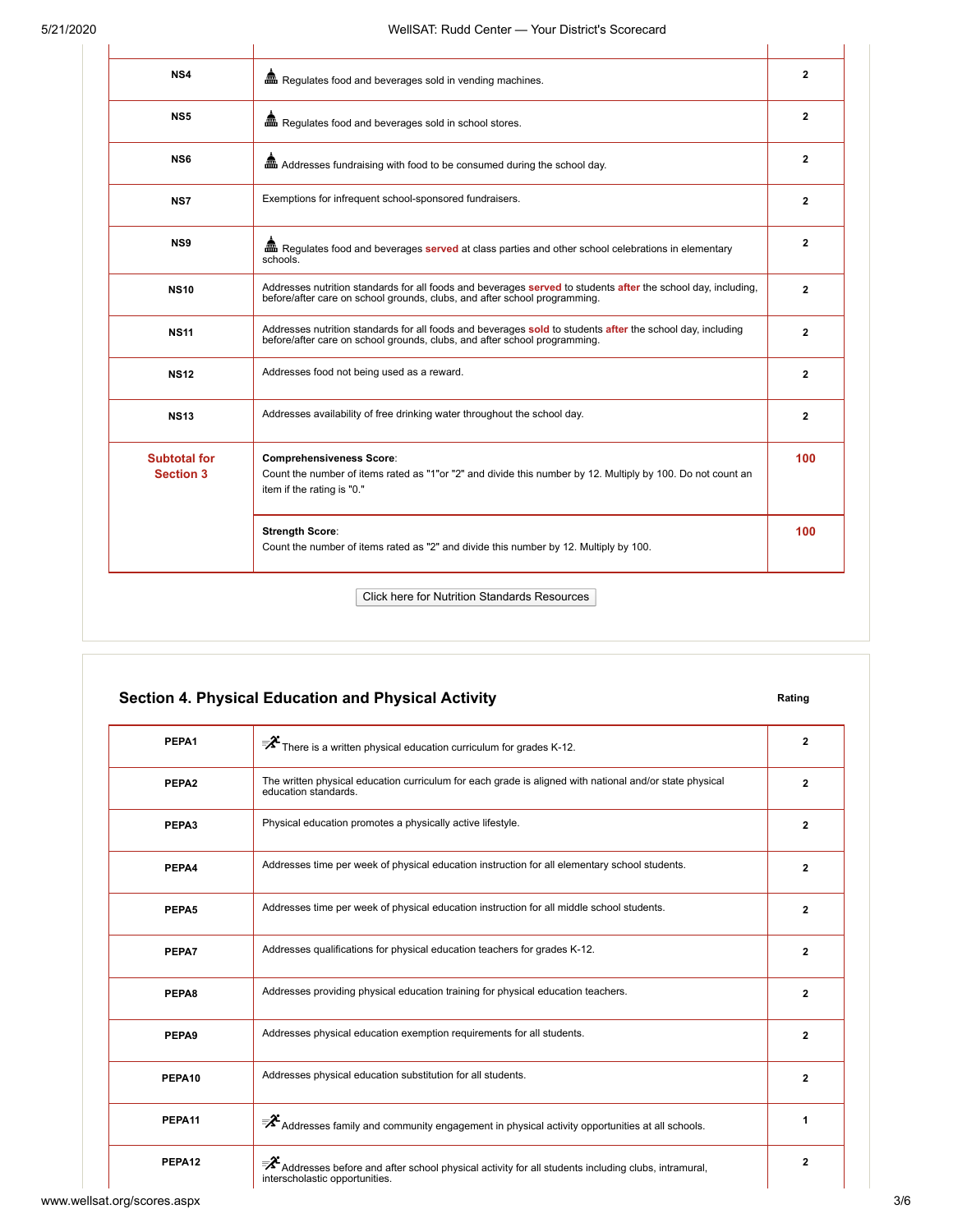| PEPA <sub>13</sub>               | Addresses recess for all elementary school students.                                                                                                                         | $\overline{2}$ |
|----------------------------------|------------------------------------------------------------------------------------------------------------------------------------------------------------------------------|----------------|
| PEPA14                           | $\mathbb{R}^2$ Addresses physical activity breaks during school.                                                                                                             | $\overline{2}$ |
| PEPA <sub>15</sub>               | Joint or shared-use agreements for physical activity participation at all schools.                                                                                           | $\overline{2}$ |
| PEPA16                           | District addresses active transport (Safe Routes to School) for all K-12 students who live within<br>walkable/bikeable distance.                                             | $\overline{2}$ |
| Subtotal for<br><b>Section 4</b> | <b>Comprehensiveness Score:</b><br>Count the number of items rated as "1"or "2" and divide this number by 15. Multiply by 100. Do not count an<br>item if the rating is "0." | 100            |
|                                  | <b>Strength Score:</b><br>Count the number of items rated as "2" and divide this number by 15. Multiply by 100.                                                              | 93             |

### **Section 5. Wellness Promotion and Marketing Rating Rating Rating**

| WPM1                                    | Encourages staff to model healthy eating and physical activity behaviors.                                                                                                                                                                                                                                                                                            | $\overline{2}$ |
|-----------------------------------------|----------------------------------------------------------------------------------------------------------------------------------------------------------------------------------------------------------------------------------------------------------------------------------------------------------------------------------------------------------------------|----------------|
| WPM <sub>2</sub>                        | Addresses strategies to support employee wellness.                                                                                                                                                                                                                                                                                                                   | $\overline{2}$ |
| WPM3                                    | Addresses using physical activity as a reward.                                                                                                                                                                                                                                                                                                                       | $\overline{2}$ |
| WPM4                                    | Addresses physical activity not being used as a punishment.                                                                                                                                                                                                                                                                                                          | $\overline{2}$ |
| WPM5                                    | Addresses physical activity not being withheld as a punishment.                                                                                                                                                                                                                                                                                                      | $\overline{2}$ |
| WPM6                                    | Specifies marketing to promote healthy food and beverage choices.                                                                                                                                                                                                                                                                                                    | $\overline{2}$ |
| WPM7                                    | Restricts marketing on the school campus during the school day to only those foods and beverages that<br>meet Smart Snacks standards.                                                                                                                                                                                                                                | $\mathbf{2}$   |
| WPM8                                    | Specifically addresses marketing on school property and equipment (e.g., signs, scoreboards, sports<br>equipment).                                                                                                                                                                                                                                                   | $\overline{2}$ |
| WPM9                                    | Specifically addresses marketing on educational materials (e.g., curricula, textbooks, or other printed or<br>electronic educational materials).                                                                                                                                                                                                                     | $\mathbf{2}$   |
| WPM10                                   | Specifically addresses marketing where food is purchased (e.g., exteriors of vending machines, food and<br>beverage cups and containers, food display racks, coolers, trash and recycling containers).                                                                                                                                                               | $\overline{2}$ |
| <b>WPM11</b>                            | Specifically addresses marketing in school publications and media (e.g., advertisements in school<br>publications, school radio stations, in-school television, computer screen savers, school-sponsored Internet<br>sites, and announcements on the public announcement (PA) system).                                                                               | $\overline{2}$ |
| <b>WPM12</b>                            | Specifically addresses marketing through fundraisers and corporate-incentive programs (e.g., fundraising<br>programs that encourage students and their families to sell, purchase, or consume products and corporate<br>incentive programs that provide funds to schools in exchange for proof of purchases of company products,<br>such as Box Tops for Education). | $\overline{2}$ |
| <b>Subtotal for</b><br><b>Section 5</b> | <b>Comprehensiveness Score:</b><br>Count the number of items rated as "1"or "2" and divide this number by 12. Multiply by 100. Do not count an<br>item if the rating is "0."                                                                                                                                                                                         | 100            |
|                                         | <b>Strength Score:</b><br>Count the number of items rated as "2" and divide this number by 12. Multiply by 100.                                                                                                                                                                                                                                                      | 100            |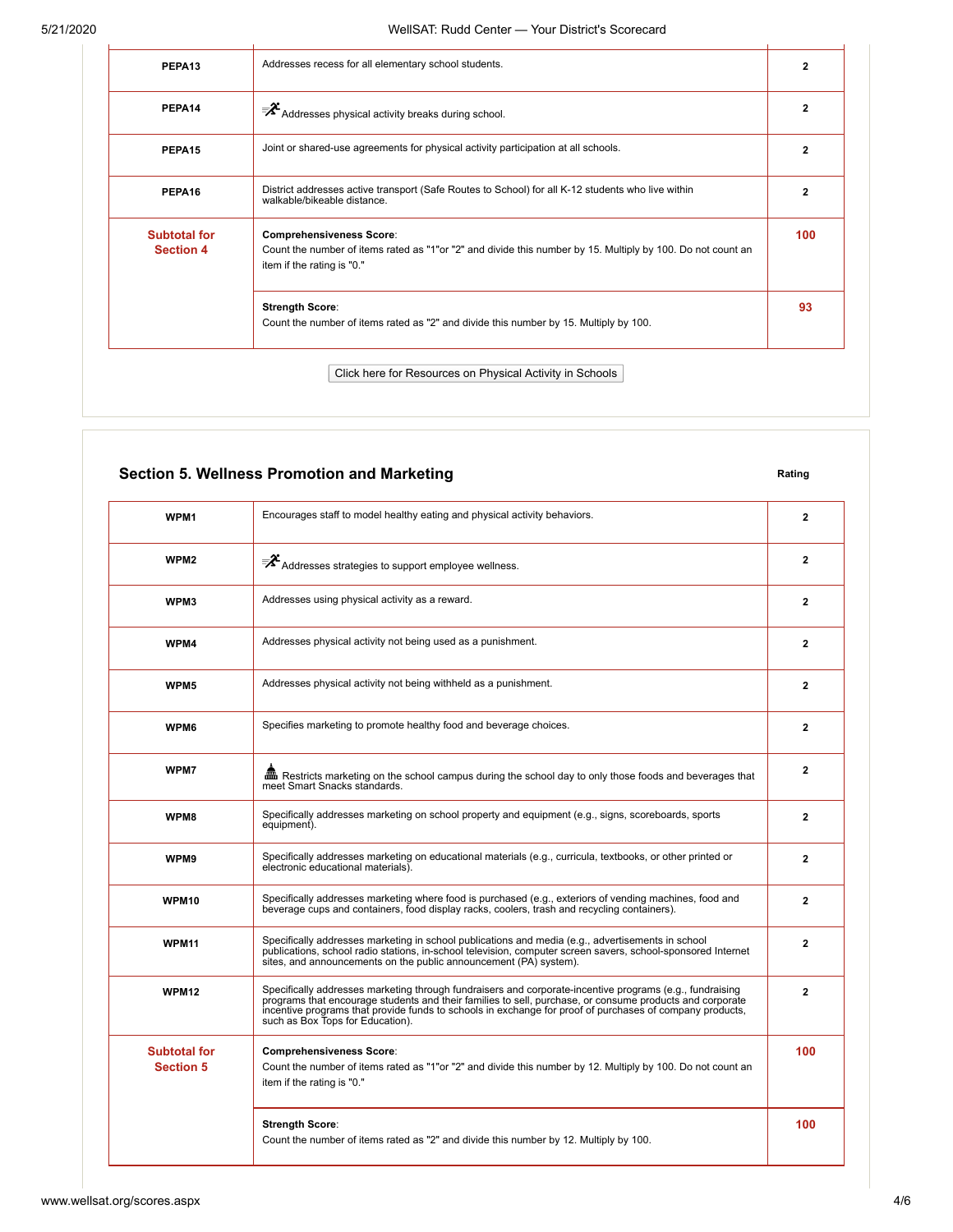#### Click here for Wellness Promotion and Marketing Resources

| IEC <sub>1</sub>                        | Addresses the establishment of an ongoing district wellness committee.                                                                                                                                                                                                                                                                                                | $\overline{2}$ |
|-----------------------------------------|-----------------------------------------------------------------------------------------------------------------------------------------------------------------------------------------------------------------------------------------------------------------------------------------------------------------------------------------------------------------------|----------------|
| IEC <sub>2</sub>                        | and Addresses how all relevant stakeholders (parents, students, representatives of the school food authority,<br>teachers of physical education, school health professionals, the school board, school administrator, and the<br>general public) will participate in the development, implementation, and periodic review and update of the<br>local wellness policy. | $\overline{2}$ |
| IEC <sub>3</sub>                        | and Identifies the officials responsible for the implementation and compliance of the local wellness policy.                                                                                                                                                                                                                                                          | $\overline{2}$ |
| IEC4                                    | Em Addresses making the wellness policy available to the public.                                                                                                                                                                                                                                                                                                      | $\overline{2}$ |
| IEC <sub>5</sub>                        | man Addresses the assessment of district implementation of the local wellness policy at least once every<br>three years.                                                                                                                                                                                                                                              | $\mathbf{2}$   |
| IEC6                                    | en Triennial assessment results will be made available to the public and will include:                                                                                                                                                                                                                                                                                | $\mathbf{2}$   |
| IEC7                                    | Em Addresses a plan for updating policy based on results of the triennial assessment.                                                                                                                                                                                                                                                                                 | $\mathbf{2}$   |
| IEC8                                    | Addresses the establishment of an ongoing school building level wellness committee.                                                                                                                                                                                                                                                                                   | $\mathbf{2}$   |
| <b>Subtotal for</b><br><b>Section 6</b> | <b>Comprehensiveness Score:</b><br>Count the number of items rated as "1"or "2" and divide this number by 8. Multiply by 100. Do not count an<br>item if the rating is "0."                                                                                                                                                                                           | 100            |
|                                         | <b>Strength Score:</b><br>Count the number of items rated as "2" and divide this number by 8. Multiply by 100.                                                                                                                                                                                                                                                        | 100            |

#### **Overall District Policy Score**

| <b>Total Comprehensiveness</b><br>Add the comprehensiveness scores for each of the six sections above and divide this number by 6. |                             |
|------------------------------------------------------------------------------------------------------------------------------------|-----------------------------|
| <b>Total Strength</b><br>Add the strength scores for each of the six sections above and divide this<br>number by 6.                | <b>District Score</b><br>92 |

#### Thank you for completing the WellSAT!

[Print-friendly version](http://www.wellsat.org/scores_print_friendly.aspx)

[Export data from the current wellness policy assessment](javascript:__doPostBack()

[Email scores to my registered email address](javascript:__doPostBack()